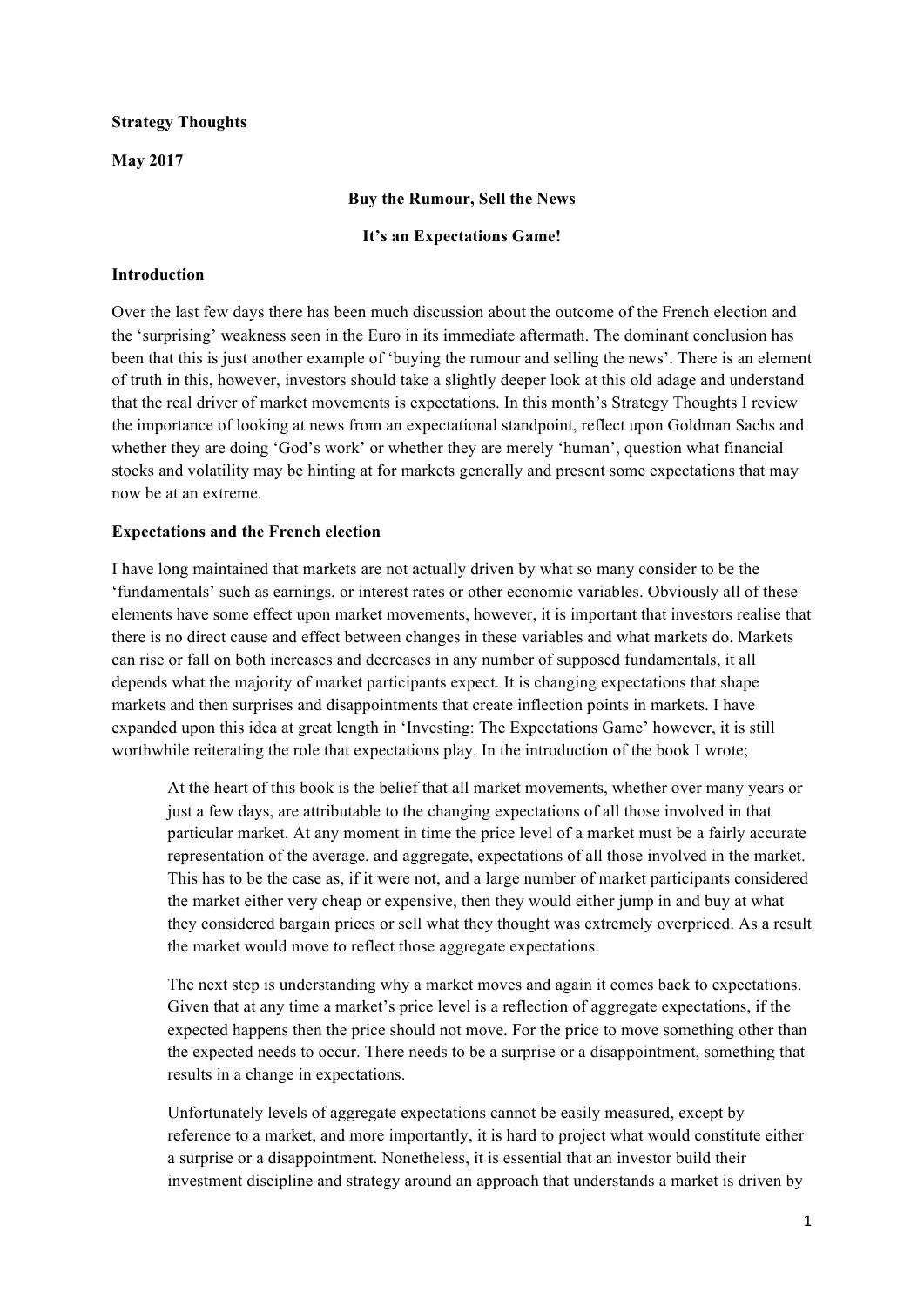the actions of all those involved in a market and that at any time the market reflects those investors' aggregate expectations. The result of this is that news events, be they earnings, economic or driven by the various 'authorities', must be looked upon in quite a different way and the key question, as a market move progresses, needs to be; what is more likely, a surprise or a disappointment.

Given that it is expectations that shape a market it should be no surprise that markets frequently rise in anticipation of a particular event, often for extended periods, only, to the surprise of many, to stop rising when that long anticipated event actually occurs. When it finally happens it has become a central part of the vast majority's expectations and therefore cannot be a surprise that could fuel further rise. The same obviously happens in reverse, markets do not bottom because the background news shifts from dire to good. What actually happens is that the bad news stops getting even worse than the growing majority fear and this actually qualifies as a positive surprise. A very large and notable example of this was the important stock market bottom that occurred almost simultaneously around the world on the 9<sup>th</sup> March 2009. It was many months before the so called 'fundamentals' showed any sign of improvement, in fact the most economists, including those at the IMF, continued to downgrade their forecasts for fear of a double dip recession. The news remained bad, but it wasn't as dire as so many had come to fear. This represented a positive surprise and markets reversed.

On a far smaller scale a similar response has been seen in the currency and stock markets in the build up to and aftermath of the recent French election. The chart below shows the Euro / US dollar exchange rate over the last couple of months. The Euro began rising in the second week of April, a couple of weeks ahead of the first round of voting, it then jumped higher after Emmanuel Macron won a comfortable victory and continued to rise ahead of the final vote on May  $7<sup>th</sup>$ . Polls showed that Macron was expected to win with Marine Le Pen given only a one in six chance of a shock victory. With such one sided expectations ahead of the election it was obviously no surprise when Macron did in fact win a comfortable victory. What should have been a surprise was that so many commentators saw that victory as justifying further Euro strength, and were disappointed when none was seen and the currencyt rolled over, as can be seen in the chart, in the immediate aftermath.



What had been widely anticipated, and factored into aggregate expectations, happened, it was certainly not a surprise but the rising expectation of a Macron victory had certainly been the driver of the Euro's strength ahead of the election. For the result to actually have qualified as being a positive surprise something far more than just a comfortable victory would have been needed.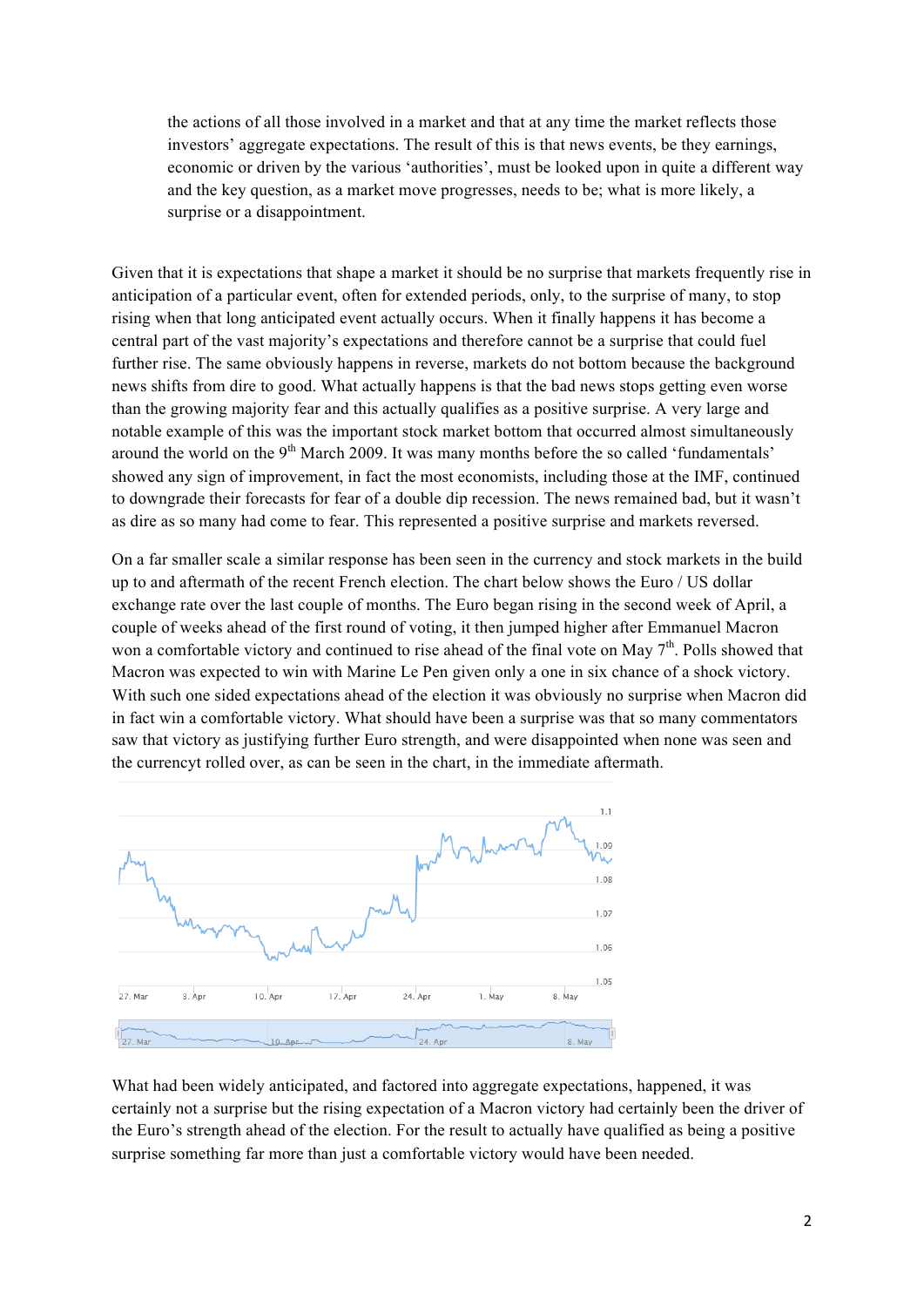The media responded to the Euro slide by describing it as having been another example of the old market adage;

'Buy on the rumour, sell on the news.'

There is an element of truth to this; it is true that by the time everyone knows something, even if it is correct, it is of no value from an investment standpoint. However, the adage is an oversimplification, it assumes that by the time everyone knows something, whatever it is, it is already factored into the market. In a sense this is true, it just needs to go a little further. Being factored into the market really means that it has already been incorporated into the aggregate expectations of market participants.

To really appreciate why markets do what they do it is essential that investors strive to look at all those fundamentals that are discussed and analysed endlessly each day not in an absolute sense but from an expectational viewpoint. Investment markets really are an 'Expectations Game'.

# **Goldman Sachs**

Earlier this week in an interview on CNBC Lloyd Blankfein, the long-time CEO of Goldman Sachs, evidenced an unusual degree of humility as his company's stock price slipped after a disappointing earnings miss on the back of poor trading results. The man who nearly eight years earlier defended the bonuses his company paid, even though the GFC was barely over, as justified on the basis that they were doing 'God's work', was pleased to announce that 'This quarter we underperformed, and guess what, I'm happy to report we are human.'

In a generally flat market Goldman Sach's share price fell a little over a half of one percent on the back of this report that supposedly displayed 'human frailty', by contrast, the 'God's work' assessment came at the culmination of a remarkable more than tripling in price over the first nine months of 2009. Whether the financial giant really is, or was, doing 'God's work' is clearly immaterial, at least as far as the market is concerned as, at its recent peak, in early March the price of Goldman Sachs was almost exactly the same as it previous price peak, pre the GFC, back in October 2007. Nonetheless, the action of Goldman Sachs, and the broader financials index, may be providing at least one useful insight.

Goldman's price is now down 12% from its high recorded on  $8<sup>th</sup>$  March this year, the US financials ETF IYF, of which Goldman Sachs is a constituent, has fallen about 5% since early March, all while the broader market, as measured by the S&P500, has risen about 1.5% to a new record high.

Naturally this weakness, and earnings disappointment, on the part of the financials may just be a blip that will be corrected over coming quarters, however, such a divergence on the part of financials has provided very valuable insights in the past, most notably in late 2007.

In the December 2007 edition of Strategy Thoughts I wrote;

# **Are Financials telling us anything?**

It is a little hard to see on the chart below but globally financial companies have been markedly underperforming the broader averages for most of this year. This is perhaps not that surprising given the multibillion dollar write offs being, almost continually, announced in the wake of the subprime and related unwind. However, what is clear from the chart is that financial underperformance is not necessarily a healthy sign for the market. The last time such financial weakness was seen while broader averages continued higher was in the late nineties.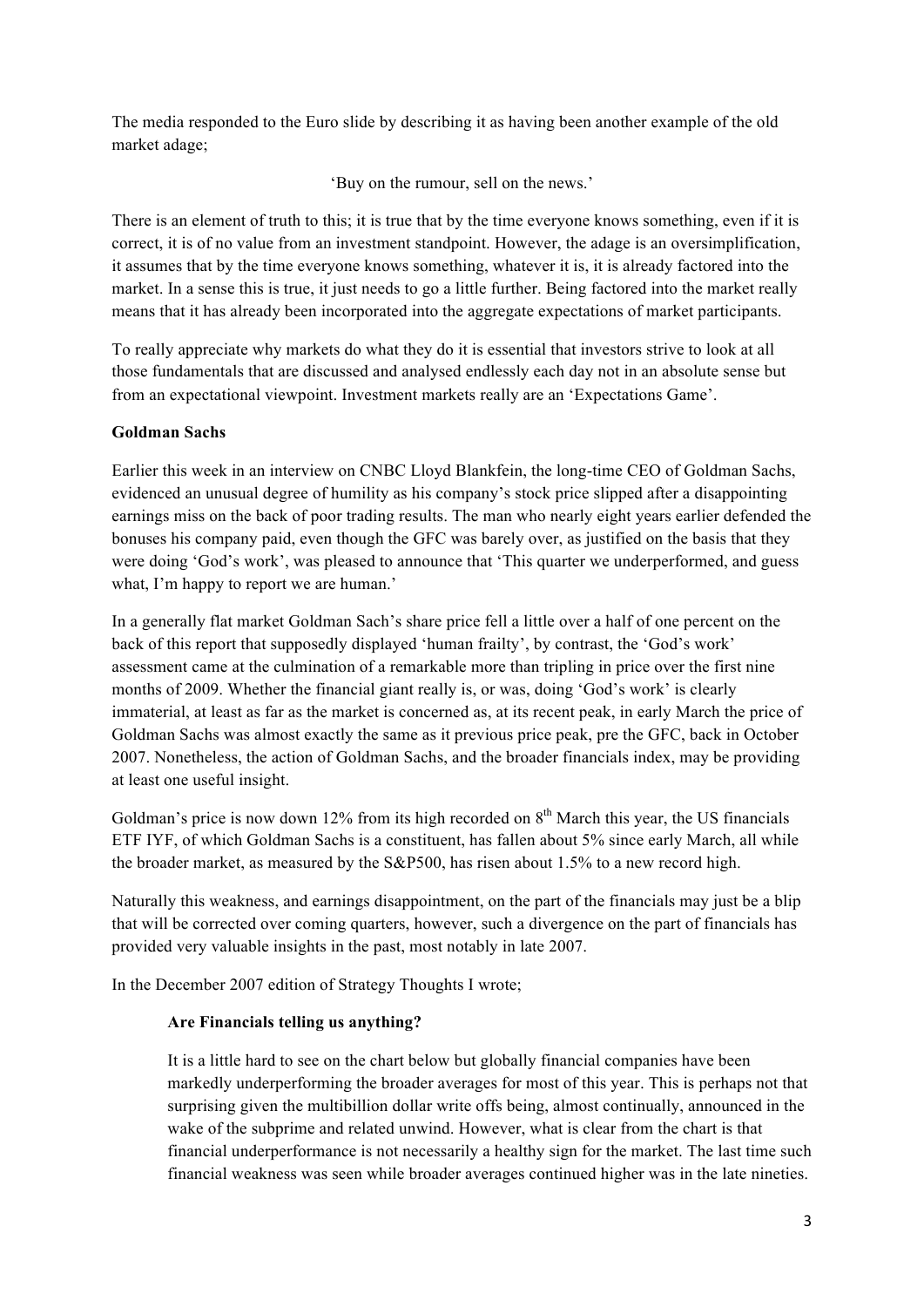Admittedly the financials did then out perform in the subsequent bear market but financials weakened for more than a year before the final speculative peak in the market.



Back in 2007 the early weakness in financials, that had previously been such strong performers throughout the bull market rising close to 50% more than the broader market, was an indication of far worse to come. Again, through this most recent bull market the financials have delivered substantially greater returns than the market rising more than fourfold up until their early March peak versus a less than threefold increase over the same period on the part of the S&P500,.

#### **The VIX, volatility**

In the February 2017 edition of Strategy Thoughts I wrote;

A worrying sign of complacency amongst traders in the US can also be seen in their expectations regarding volatility. The S&P500 volatility index (VIX) has fallen in the early weeks of this year to its lowest levels in many years as can be seen on the chart below.



The last time the VIX fell to such a low level was ten years ago in February 2007. An extrapolation of this current low volatility would be for it to continue and even fall to new record lows and, worryingly, this seems to be what a majority of large speculators are

anticipating as they currently hold a record short position in VIX futures contracts. This complacency regarding volatility remaining low and the market continuing to rise is also apparent amongst institutional fund managers in the US who currently hold only 3% in cash, also a new record. Rather inauspiciously the previous record low cash level was set in 2007 at 3.5% and the record prior to that was seen in 2000 at 4%.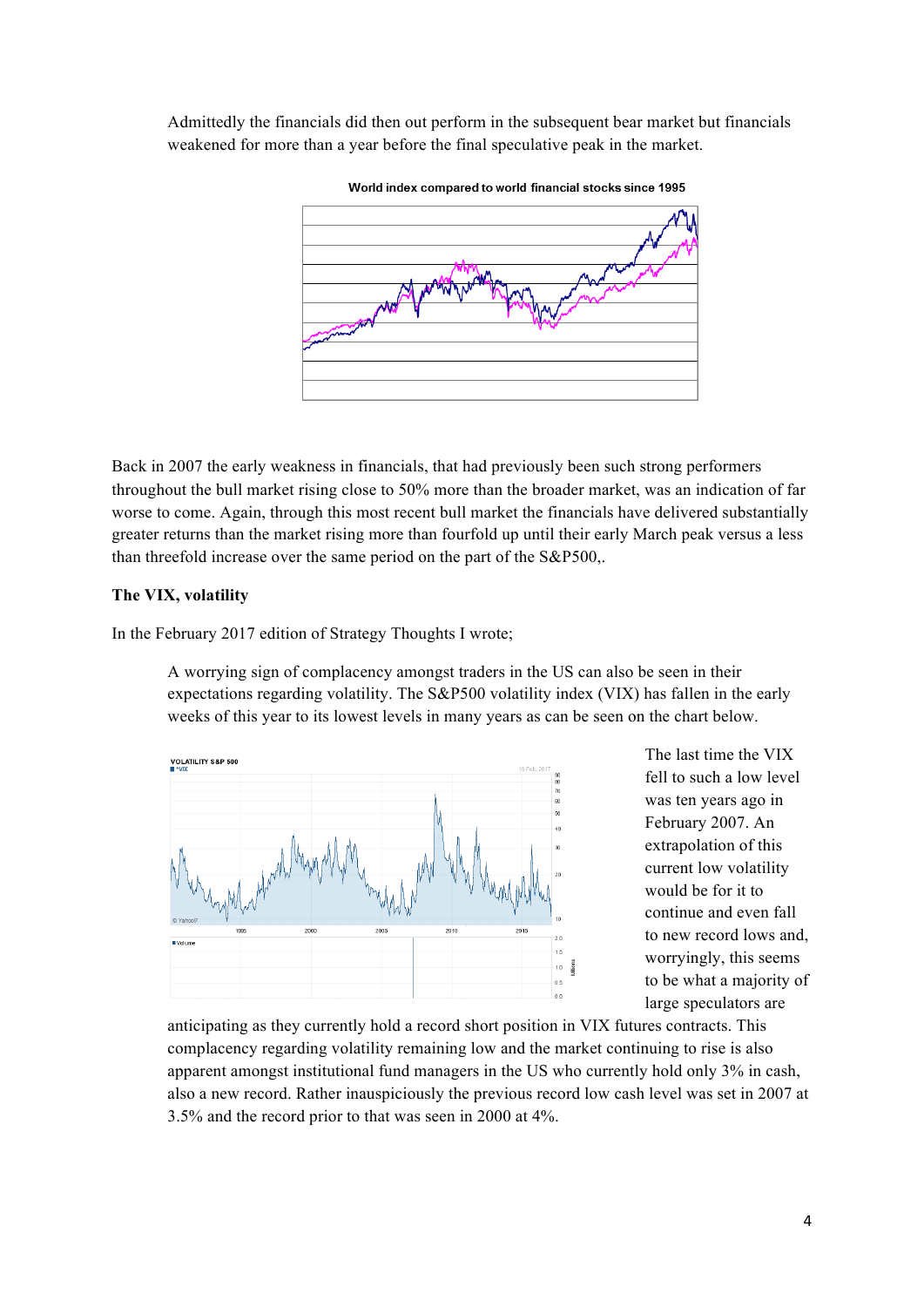Undoubtedly such extremes can become more extreme and markets could well rise further but the risk of the extreme being unwound only continues to increase, just as it did in 2007 and early 2000.

After that the VIX index did rise by close to 50% through the second half of February, March and into April, while at the same time the market, as measured by the S&P500 faltered slightly.

However, since mid April, the S&P500 has risen another 3% to record a new all time high and the VIX index has plunged to yet another new low for the past decade



These record low readings on the VIX have spawned an immense amount of discussion about what it may mean and whether it still is an indication of complacency. Obviously no one knows the answer to this but my own fear is that it is indicative of complacency that has grown out of what is now a very aged bull market. Whilst I might not know the answer to that question I am prepared to make a bold forecast about the volatility index, and that is that it will rise. This may not appear particularly incisive, but, as the first VIX chart above shows, periods of very low volatility have always been followed by periods of high volatility, eventually. Reuters reported recently that noted fixed income investor Jeff Gundlach shares this view. In an interview he commented;

# **"I think the VIX is insanely low. Anytime the VIX is below 10, if you could actually buy it, you should."**

Unfortunately buying the VIX is not necessarily that easy and importantly a higher volatility reading does not automatically tell us anything about what direction the market is moving, just that it is doing it in a volatile fashion. The current low VIX readings are the lowest since 1993, a period that was followed by an increasingly volatile bull market. Those low volatility readings came in the early years of what would become a long bull market, which is a quite different situation to where markets are now, so my fears about complacency remain. Those fears were also bolstered recently by some observations on CNBC.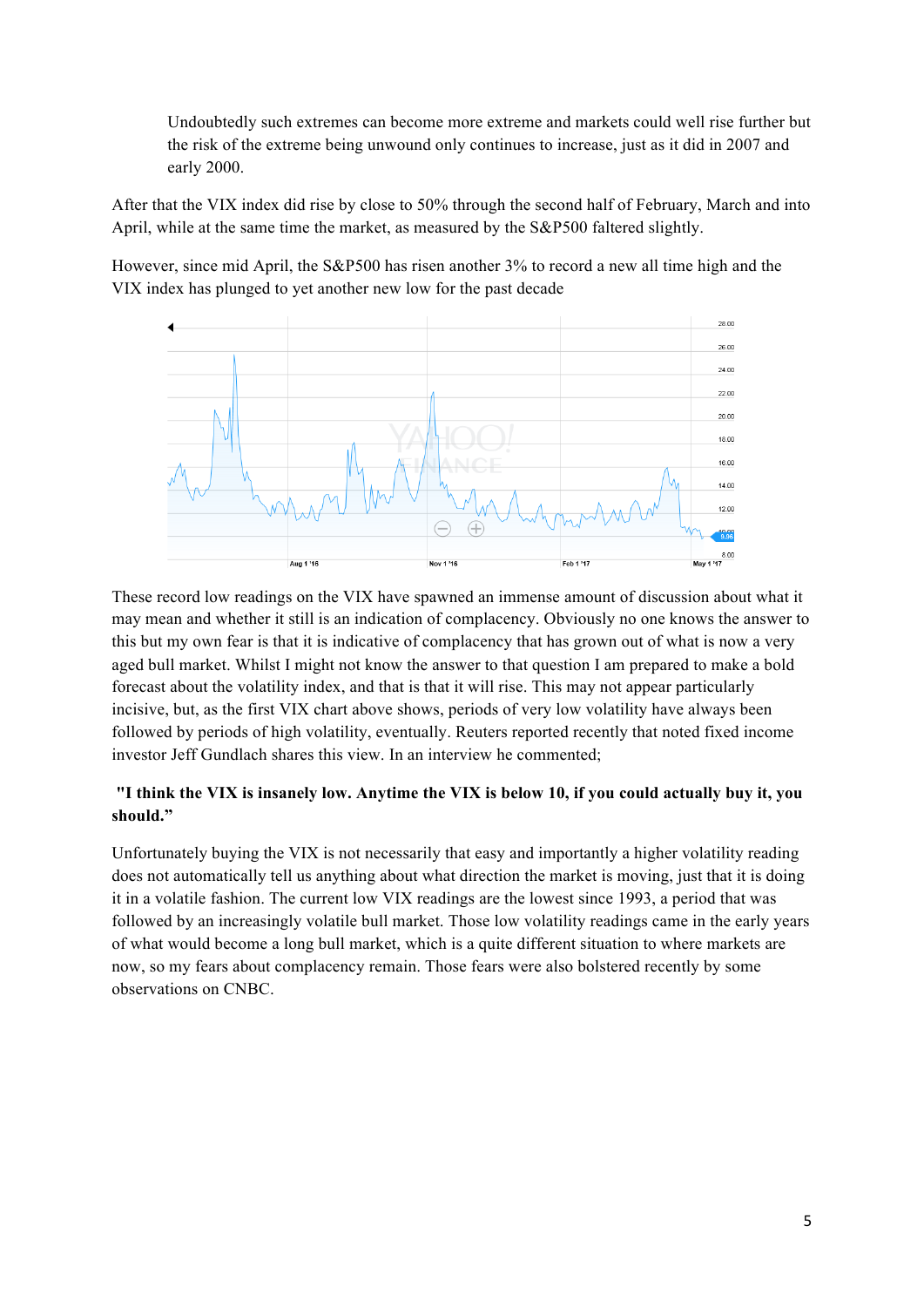O the 10<sup>th</sup> May the network highlighted a report from Merrill Lynch strategists on the relationship between the VIX index and demand for corporate loans. In the past falling loan demand has been associated with rising volatility.

Loan demand has been contracting for some time, as can be seen in the chart (right), yet so far the VIX has remained steadfastly low. If this trend in loan demand continues to weaken it would not be surprising to see economic forecasts pegged back and so some disappointment to the largely complacent holders of elevated equity markets. An increasingly volatile bear market may follow.

## **Expectations and Dow 150,000!**

Noted financial adviser and prolific author Ric Edelman has been promoting his latest book 'The Truth about your Future' and his comments have been widely discussed, notably he has been promoting the idea that the internet and other technological advances mean that by 2030 the Dow, currently at 21,000, will have rocketed to 100,000, and that if he's wrong then it will be 150,000! That would be an annual compound growth rate of between 13 and 17%, and investors would have received dividends on top of this. Who wouldn't like that?

Unfortunately such forecasts, while very appealing, rarely come at an opportune time.

History is replete with ever more optimistic and extravagant forecasts dominating the media at just the wrong time:

- In August of 1929 John J Raskob, a noted investor and chairman of the Democratic National Committee gave an interview in the Ladies Home Journal titled 'Everyone Ought to be Rich'. His investment advice was based upon the technological advances that had been seen, the proliferation in the availability of consumer debt that had fuelled automobile buying and an extrapolation of the advance that the stock market had made over the prior decade. This article appeared just weeks before the prominent economist, Irving Fisher declared that stocks had reached a 'permanently high plateau'. This was just nine days before the Crash and the onset of the Great Depression.
- In late 1989, with the Nikkei index approaching 40,000 and having delivered a 500% rise over the prior decade, Nomura securities confidently forecast another more than doubling to 80,000 over the next five years. Ten years later the index had actually **fallen** by 70%.
- In the second half of 1999 there seemed to be a cottage industry emerging with the aim of producing an ever higher and more extravagant forecast of where the US market would go.

With the Dow trading around 10,000 first a book appeared with a target of 'Dow 36,000', this was followed by 'Dow 40,000' and then 'Dow 100,000. All of this just ahead of the worst bear market since the thirties and an 80% decline in the NASDAQ.

In May of 2007, with most stock markets having made further new highs, despite an obvious problem in the US

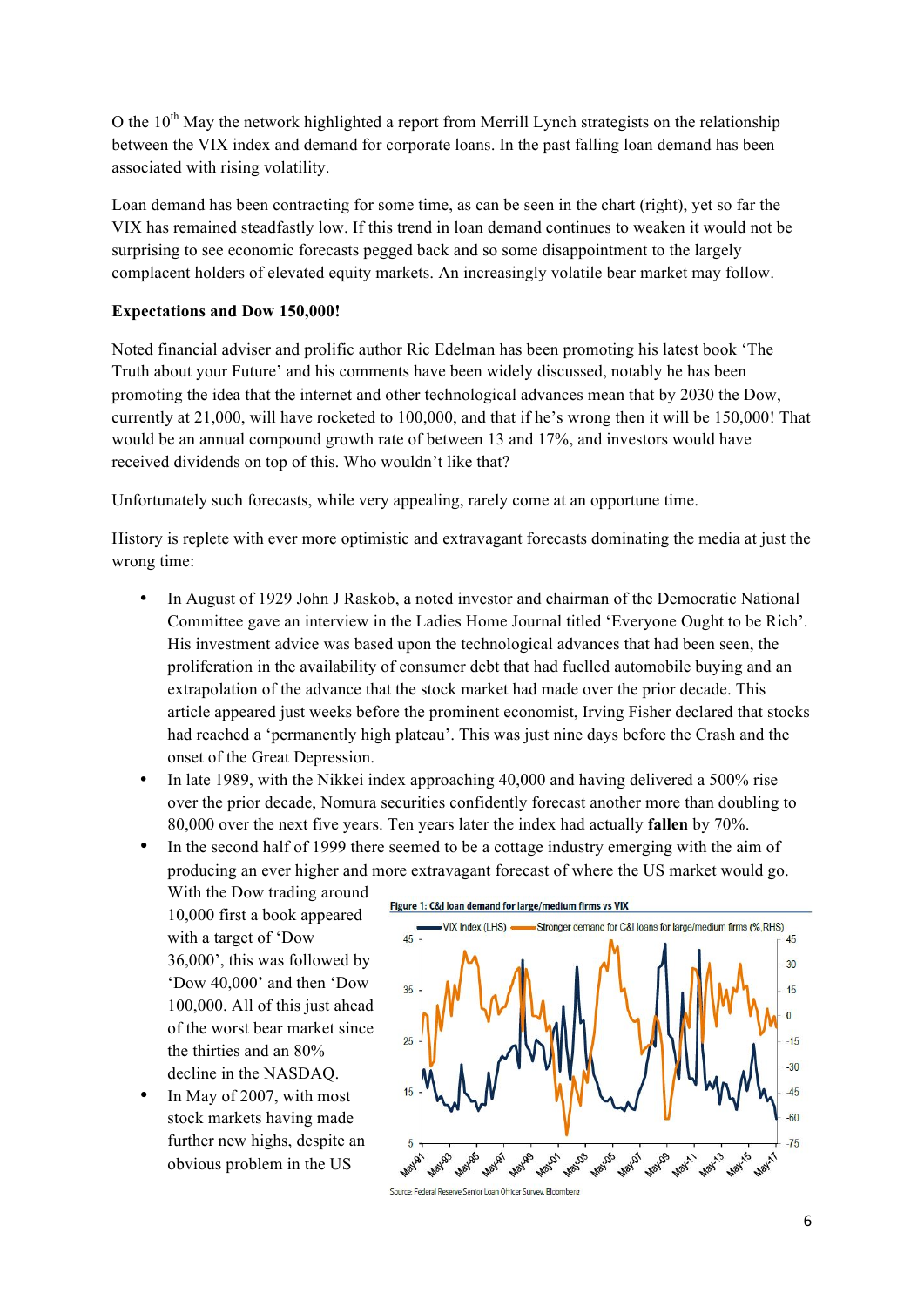housing market, the Wall Street Journal ran the following, supposedly comforting quote, '*"Stocks are cheap, there's plenty of money and the economy's ok!".* This was just a couple of months ahead of the onset of what would become the Global Financial Crisis.

Whilst there are many examples of extravagance and confidence immediately ahead of important peaks, the same cannot be said at times which, with the benefit of hindsight, were fantastic opportunities:

- Ahead of the great bull market of the forties, fifties and sixties no one wanted to own equities and many US insurance companies were barred from owning them due to their by then 'obvious' risk.
- In the late seventies, ahead of the great bull market of the eighties and nineties Businessweek ran its now famous cover story 'the Death of Equities'.
- In 2009, after the GFC and ahead of the bull market that may now finally be ending the conventional wisdom that equities always outperformed all other assets was dismissed as it was by then obvious that equities had not outperformed government bonds for decades.

The greatest opportunities in equity markets do not appear when the general media and increasingly optimistic book titles are proclaiming that such an opportunity exists. Unfortunately such periods in the past have always been associated with extended expectations that have fairly rapidly been followed by desperate disappointment.

## **Conclusion**

Last month's Strategy Thoughts was largely devoted to the danger of getting too wrapped up in the active versus passive debate and in so doing missing out on what actually drives the disappointing long term returns that most investors actually receive; chasing what's hot just before it rolls over and bailing out on long term positions when the pain gets too great and so missing the recovery. In order to be able to avoid these traps it is essential that any investor establishes a discipline that they are able to live with, and also that they understand what really drives markets. Despite what the financial media would have investors believe being a better forecaster of the economy or interest rates or earnings is not the key to being a better investor. What is really required is the ability to understand where expectations may be and where the greatest surprises or disappointments may occur, these are the things that really drive markets.

Currently expectations in many markets are as constructive as they have been for many years. Many of Europe's problems have apparently passed with the French election having been a bullet that was dodged, the US is set to continue to grow, apparently even if president Trump doesn't get any of his proposals through, and the Chinese 'bubble' that has been talked about for so long is not going to burst. Naturally there are many things, particularly geopolitically, that investors could worry about if they chose to, but right now it seems they don't, and therein lies the risk. The 'wall of worry' is not summited when there is nothing to worry about, it is summited when the vast majority choose not to worry, and markets don't roll over because something bad suddenly happens, rather they peak because the news whilst good in an absolute sense it is not good enough to qualify as a positive surprise. From there the slide down the 'slope of hope' begins. Extended expectations, low levels of worry, record low volatility and weakening financial stocks are all hinting an important inflection point may be imminent.

#### Kevin Armstrong